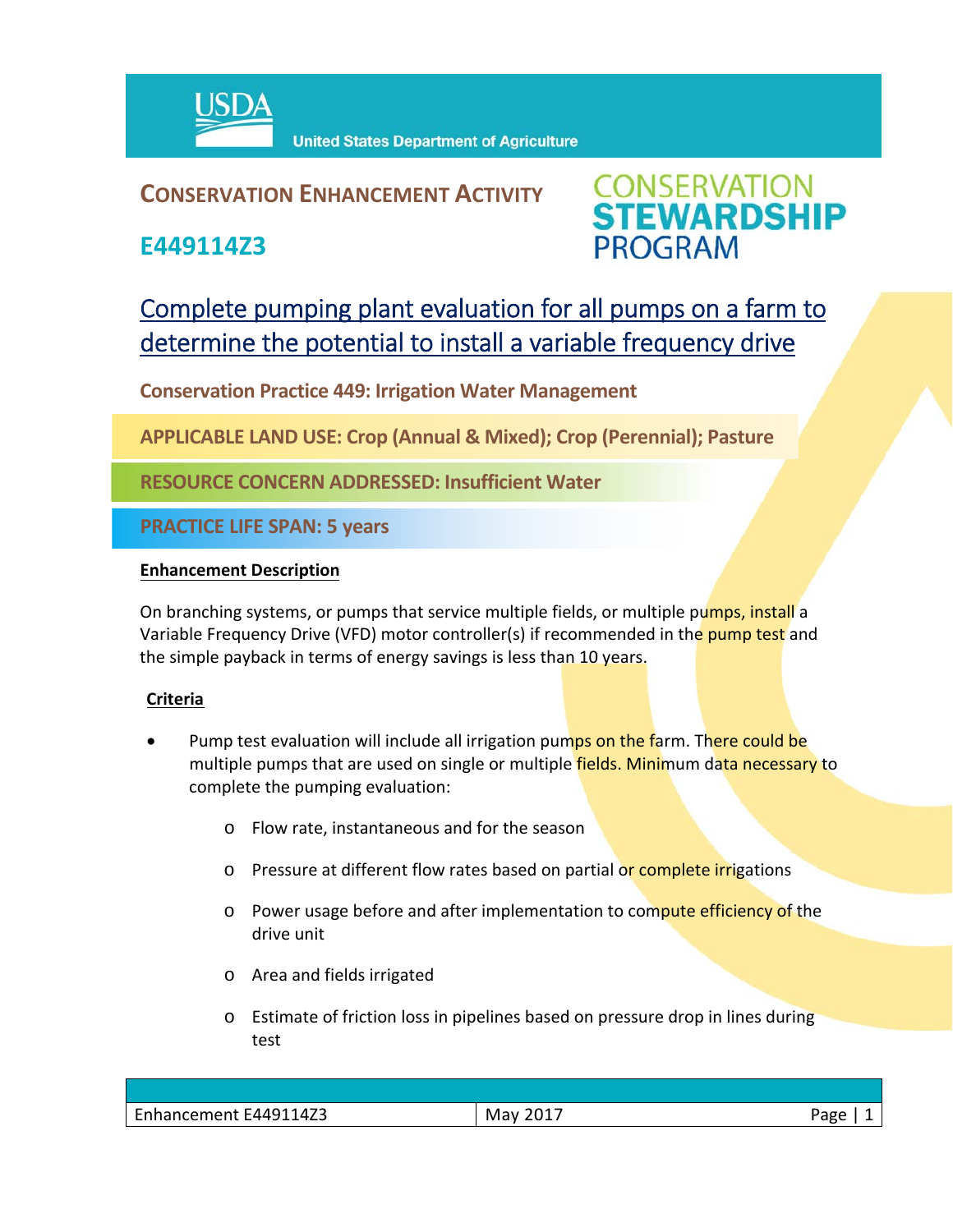

o Cost estimate and simple payback for installing the drive



- Irrigation water management plan is followed and includes, at a minimum (as per CSP 449):
	- o An irrigation system layout map showing the main pipeline(s), irrigated area, soil moisture sensor locations and depths (if used), and soils.
	- o Methods used to measure or determine the flow rate or volume of the irrigation applications.
	- $\circ$  Documentation of the scientific method used for scheduling the timing and amount of irrigation applications.
	- o Seasonal or annual planned water application volumes by crop.
	- o Management allowable depletion (MAD) and depth of the managed crop root zone for each crop.
	- o An estimate of the irrigation system distribution uniformity, based on testing, evaluation, or observation.
	- o Information on how to recognize irrigation induced erosion and how to mitigate it.
	- o The specific soil moisture monitoring objectives, if soil moisture sensors are used. Indicate how data from the soil moisture sensor locations and depths will be considered to make field-wide irrigation decisions.
	- o Recordkeeping documents for the irrigator to use during operation and management.

#### **Documentation Requirements**

- Completed IWM plan, documenting guidance and landowner decisions using State specific protocol.
- Map showing location of fields and where pumps are connected to irrigation system.
- Copy of pump test evaluation.

| -<br>E449114Z3<br>2017<br>Enhancement<br>ARP<br>Mav<br>-0 |  |  |
|-----------------------------------------------------------|--|--|
|                                                           |  |  |